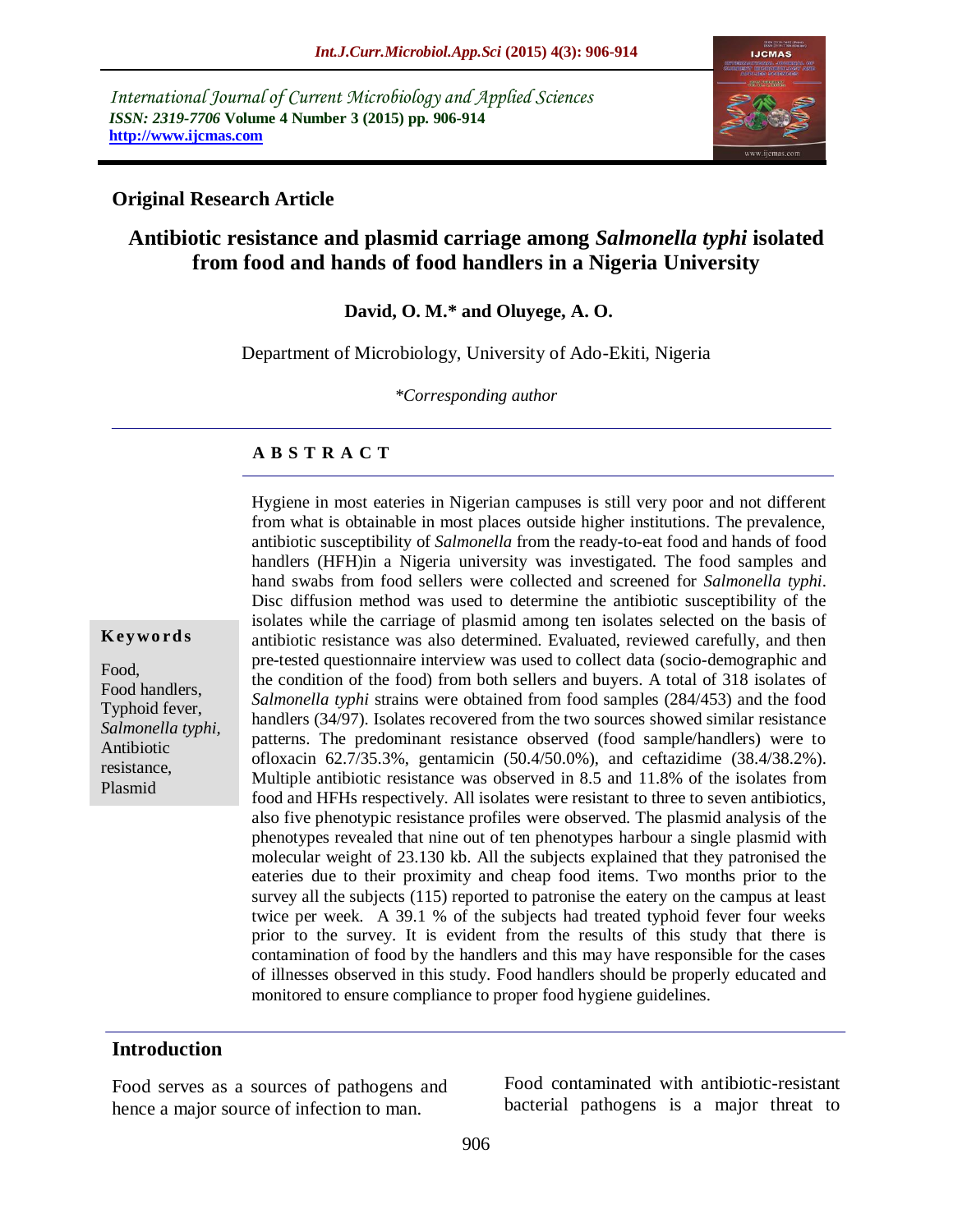public health (Gajraj*et al.,* 2012). Apart from infecting man they serve as reservoirs of genes for antimicrobial resistance and they (the pathogens) easily transfer the resistant genes to both related and unrelated bacterial species (Okamoto *et al*., 2009; Odu and Akano, 2012).

Globally there is an increase in the prevalence of antimicrobial resistance among foodborne pathogens in the recent year (Threlfall*et al*, 2000). Unregulated use of antibiotics in food-animals and humans, poor sanitary conditions has been reported to be the major conditions for the endemic nature of food-borne diseases in most developing countries (Angulo*et al*, 2000; Van den Bogaard and Stobberingh, 2000; Nma and Oruese, 2013). Africa recorded a third of the global typhoid fever yearly (Ellis *et al*., 1990).

After malaria, typhoid fever has remained a major scourge of most developing nations such as Nigeria. Typhoid fever causes an estimated 16.6 million cases and 600,000 deaths worldwide annually (WHO, 2003). Typhoid fever has continued to plague vulnerable populations in developing countries, mostly as a result of contaminated food and water. Africa recorded a third of the global typhoid fever yearly (Ellis *et al*., 1990).

Most Nigerians consume low cost food sold in bukas, where hygiene conditions are very poor due to poverty as most of them are living on less than \$1 per day (Oranusi and Olorunfemi, 2011). Typhoid fever is a bacterial infection that has caused high morbidity and mortality globally (Smith *et al*., 2012). The causative agent of typhoid fever, *Salmonella* has been reported to contaminate different food samples. Improper cooking methods, reheating of food and improper handling of food by food handlers have been identified as major

factors responsible for its spread (Goman*et al*, 2002; Nma and Oruese, 2013).

Apparently healthy food handlers, food materials like vegetables, confectionary, meat and meat products, and poultry have been implicated in transmission of bacterial pathogens to man (Okeke*et al*., 2000; Osterblad*et al*., 1999; Schoeder*et al*., 2004). Contamination of food may occur during and after processing of such food. Contamination of ready-to-eat food is of primary concern because such organisms may be pathogenic thereby leading to outbreak of food-borne illness (Oluyege*et al*., 2009).

The purpose of this study is to investigate the prevalence, antibiotic susceptibility of *Salmonella* from the ready-to-eat food and (HFH) in a Nigeria university. The carriage of plasmids and antibiotic resistant pattern of the isolates from the screen food samples and the hands of the food handlers were also investigated.

# **Materials and Methods**

## **Isolation of** *Salmonella typhi* **from food samples and hands of food handlers (HFHs)**

A total 453 food samples were collected for this study from eateries (16), restaurants (7) and canteens (13) in a campus of a Nigeria university. The food samples collected include the following: jollof rice (81), fried rice (87), white rice (45), *eba*(72), *amala* (60) and salad (84). The food samples were taken to the laboratory immediately for analysis. Ten gram of each of the food samples was weighed aseptically into a clean conical flask, containing 90ml of sterile normal saline. The mixture was thoroughly shaken and 1 ml was taken from the mixture and was inoculated into a Bijou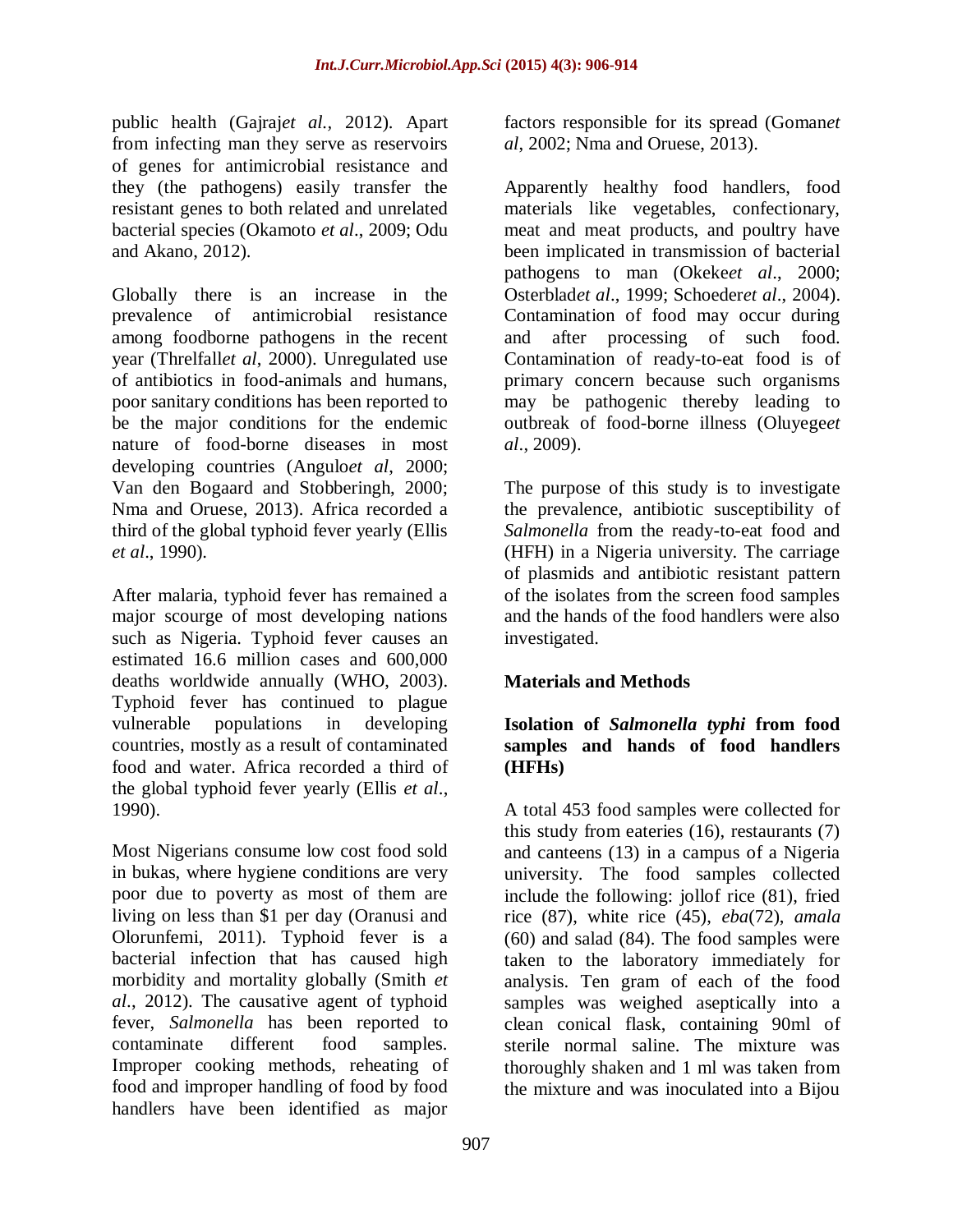bottle containing sterile peptone water. The Bijou bottle was incubated at  $37^{\circ}$ C for 6 hours and later sub-cultured on sterile Bismuth sulphide agar (Oxoid) using the streak method. The plates were inoculated at  $37 \degree C$  for 18 h.

The hand swabs of the canteen workers were collected in the entire food centres visited and within one hour of collection, they were inoculated directly onto sterile plates of Bismuth sulphide agar. The plates were incubated at 37°C for 24h. Identification was carried out on 18h old cultures using standard methods described by Fawole and Oso (2001) and the result was interpreted according to Holt*et al.* (1994).

## **Antibiotic Sensitivity Testing:**

The isolates were standardized by growing at 37 °C in Mueller-Hinton Broth (Oxoid) for 16 h and adjusted to an optical density of 0.1 (0.5 McFarland Standard) at a wavelength of 625 nm. The disc diffusion method was used for susceptibility testing as described by Clinical and Laboratory Standard Institute (CLSI) (2012). The isolates were tested against eight commercial antibiotics. The commercially prepared antibiotic disks (AbtekBiologicals Limited) and their concentrations in microgram are as follows: ampicilin (10), amoxicillin/clavulanic acid (30), ceftazidime (30), cefuroxime (30), ciprofloxacin (30), gentamicin (10), nitrofurantoin (300) and ofloxacin (5).

# **Plasmid Analysis**

Plasmid profile of *Salmonella typhi* isolated was carried out on ten selected isolates. The bases for isolation are those that are resistant to a minimum of five out of the eight antibiotic tested. Modified alkaline method for plamid extraction described by Birnboim and Doly (1979) was used for plasmid

extraction from the isolates. Band produced were separated by 1% agarose gel electrophoresis and observed by ultraviolet light.

# **Subjects and Questionnaire**

A structured questionnaire interview was used to collect data from students that patronize food centres on campus. The questionnaire was previously evaluated, reviewed carefully, and pre-tested. The first part focused on socio-demographic characteristics of respondents while the second part of the questionnaire contained questions on how frequent the subjects visit the eatery and the type of food they consume.

## **Results and Discussion**

Food is a vehicle through which bacterial diseases are transmitted to man. The bacteria gained entry into the food as results of inadequate preparation, poor storage conditions, or unhygienic handling and preparation (Al-Khatib*et al*., 2004; Nanu*et al*., 2007; Nkere*et al*., 2011). In this study similar trends were observed in the resistant patterns of the *Salmonella*Typhi isolated from both HFHs and the food they vended. However, there was a remarkable high resistance to ofloxacin among the isolates from the food samples (62.7 %) compare to those isolated from the food vendors (35.3 %).

This high resistance among the isolates is a serious public health concern because antibiotic resistance among pathogenic bacteria could increase fatality. Helms *et al*. (2003) reported multidrug resistant *Salmonella* strains to be more than 20 times greater in virulence that antibiotic susceptible strains. Highest resistance was observed in the isolates against ampicillin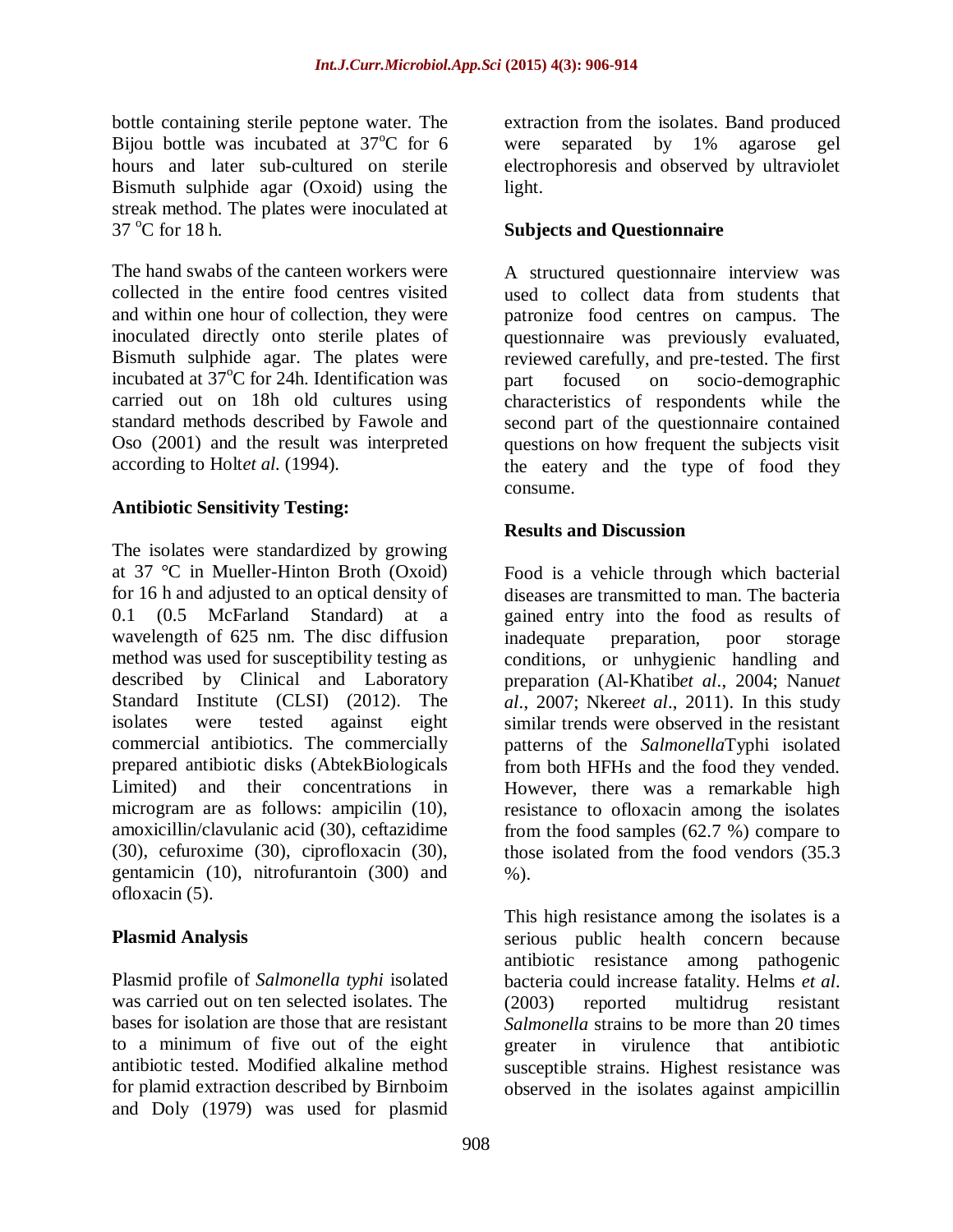with 84 % (239 out of 284) and 94.1 % (34 out of 97) respectively for isolates from food samples and from hands of food handlers. The occurrence of gentamicin resistant pathogen in the food sample (50.4 %) and the hand of the HFH (50.0 %) were lower that 90.0 % reported by Putturu *et al*. (2013). Raw materials used for the preparation of the food may be the source of pathogens in the food (Afolabi and Oloyede, 2010; Bayu *et al*., 2013; Karshima *et al*., 2013; Nma ON and Oruese, 2013). Singh *et al*. (2010) reported that the chicken eggs from both poultry farms and marketing channels are the sources of anti-microbial resistance *Salmonella typhi*.

Nitrofuratoin was most effective against the isolates from the HFHs. Relatively; the isolates from HFHs were more resistant to the antibiotics than those from the food samples. For the resistance of the isolates from the two sources the Pr(chi-square) calculated (0.197) was greater than 0.05.

Plasmids in most cases carry antibiotic resistance genes and the genes are generally transferable to other pathogens (Nordmann and Poirel, 2005). The selected isolates for plasmid analysis were resistant to Caz, Crx, Gen, Nit and Amp. Six out of the ten selected isolates were resistant to all the antibiotics (Table 3). Except for 10B all the ten selected isolates had a plasmid with 23130 bp size as shown in Plate 1.

The plasmid may have likely coded for the resistance of Amx/clav among other antibiotics. Most antibiotic resistant genes are also located on plasmids. Association between *qnrS1* and a Tn*3-like bla*TEM-1 containing transposon has frequently beendetected; on a conjugative plasmid isolated from *Salmonella* sppisolates (Kehrenberg*et al*. 2006, 2007). Avsaroglu*et al*. (2007) also detected plasmid in

*Salmonella* spp. isolated from Turkish foods of avian origin. This genetic element has been reported to be transferable (Kehrenberg*et al*., 1998). The presence of the plasmid in the *Salmonella* confers resistance to quinolones (Avsaroglu*et al*. 2007; Cavaco *et al*., 2007).

Salmonella infection ranked among the leading food-borne infection globally (Forshell and Wierup, 2006). *Salmonella*  Typhi is a zoonotic pathogen. Of which most of the domestic and food animals are reservoir (EFSA, 2006). Human Salmonellae infection a major health concerns in Africa likewise other resource poor nations of the world.

*Salmonella typhi* has low doubling period but can survive in most food samples (Dugid and North, 1991). Two months prior to the survey all the subjects interviewed  $(115)$ reported to patronise the eatery on the campus at least twice per week. Four weeks prior to the survey, 39.1 % of the subjects reported to have been treated of typhoid fever. All the subjects explained that they patronised the eateries due to their proximity and cheap food items.

The quality of the food samples in the campus of the university studied was similar to the one reported in University of Ghana campus by Yeboah-Manu *et al*. (2010) and that of Oluyege *et al*. (2009). The food samples screened are not microbiologically safe for consumption. In this study, 68% of 68% of the food handlers examined are illiterate that have little or no knowledge about good hygiene practices, while 32% stated that the food retailers are literate.

Most of the food vendors lack proper education and adequate knowledge on how best food could be handled without contamination. All the subjects explained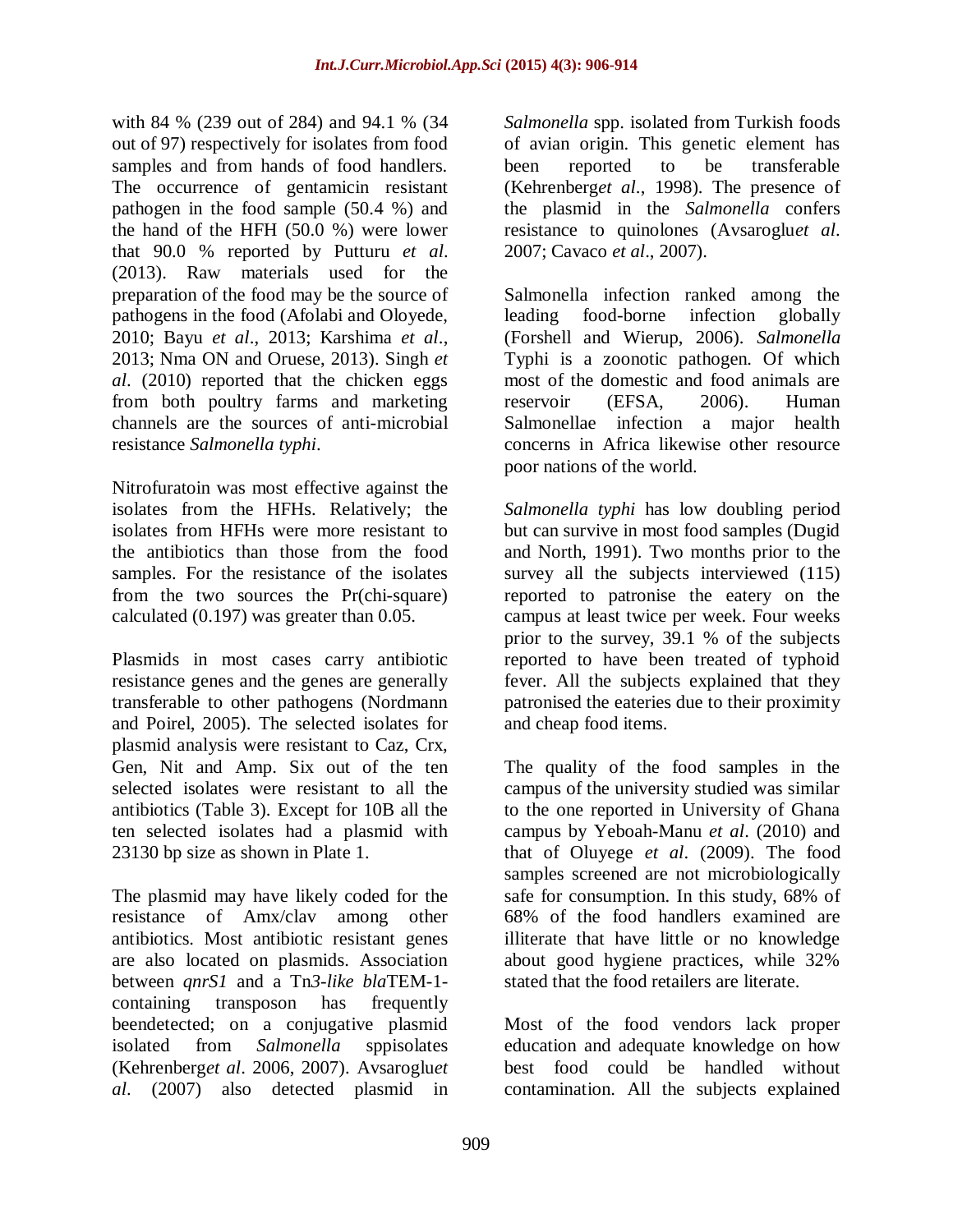that they patronised the eateries due to their proximity and cheap food items. The poor personal hygiene of the food handlers has been reported to constitute to the high recovery rate of bacteria pathogen from them (Ojo and Adetosoye, 2009; Esan, 2011). The food handlers in some cases grossly lack formal knowledge of food preparation and hygiene (Omemu and Aderoju, 2008; Adjrah*et al*., 2013). They acquired their knowledge mainly through observation of others or by trial and error methods (Omemu and Aderoju, 2008; Chukuezi, 2010).

In this study, it is evident that *Salmonella*  spp transmits through food, and hands of food handlers. The food handlers need adequate training on both personal and environmental hygiene to prevent poor preparation, distribution and serving of food.

**Table.1** The food centres visited and the food screened for the presence of *Salmonella typhi*

| Food Centres F o                |                 |                    | d<br>$\mathbf{o}$ | a<br>S.    | m     |                | e<br><b>S</b> |
|---------------------------------|-----------------|--------------------|-------------------|------------|-------|----------------|---------------|
|                                 |                 | <b>Jollof</b> rice | <b>Fried rice</b> | White rice | E b a | Amala          | Salad         |
| Eateries                        | Examined 41     |                    | 40                | 18         | 34    | 28             | 37            |
| $(n=16)$                        | Positive        | 27                 | 31                | 12         | 25    | 21             | 24            |
| Restaurants $(n=7)$ Examined 14 |                 |                    | 23                | 14         | 13    | 12             | 20            |
|                                 | Positive        | - 8                | 15                | 10         | 9     | $\overline{A}$ | 16            |
| Canteens $(n=13)$               | Examined 26     |                    | 24                | 13         | 25    | 20             | 37            |
|                                 | Positive        | -17                | 19                | 9          | 11    | 8              | 18            |
| Total                           | <b>Examined</b> | 81                 | 87                | 45         | 72    | 60             | 84            |
|                                 | Positive        | .52                | 65                | 31         | 45    | 33             | 58            |

**Table.2** Antibiotic susceptibility pattern of Salmonella Typhi isolates from food samples and hands of food handlers

| <b>Antibiotics</b> |           | S           |               |   | 0 |            |                             | 11 |                                |   |                   |   |   |  |  |
|--------------------|-----------|-------------|---------------|---|---|------------|-----------------------------|----|--------------------------------|---|-------------------|---|---|--|--|
|                    |           | Food        |               |   |   |            |                             |    | samples Hands of food handlers |   |                   |   |   |  |  |
|                    |           |             | <b>Number</b> |   |   | percentage |                             |    |                                |   | Number percentage |   |   |  |  |
|                    | a         | Z.          |               |   |   | 3          | 6                           |    |                                |   |                   |   | 8 |  |  |
|                    | r         | $\mathbf x$ |               |   |   |            |                             |    |                                |   |                   | 6 |   |  |  |
| ſì                 | e         | n           |               |   |   |            |                             |    |                                |   |                   |   |   |  |  |
|                    |           | X           |               |   | 9 |            | 8                           |    |                                |   |                   |   | 8 |  |  |
|                    |           |             |               |   | 9 | 6          | $\mathcal{D}_{\mathcal{L}}$ |    |                                |   |                   | 3 | 5 |  |  |
| А                  | m         | p           |               | 3 | 9 | 8          | 4                           |    |                                | 3 |                   | 9 |   |  |  |
|                    | Amox/Clav |             |               |   | 8 |            |                             |    |                                |   |                   |   | 9 |  |  |
|                    |           |             |               | 3 | 3 |            |                             |    |                                |   |                   |   |   |  |  |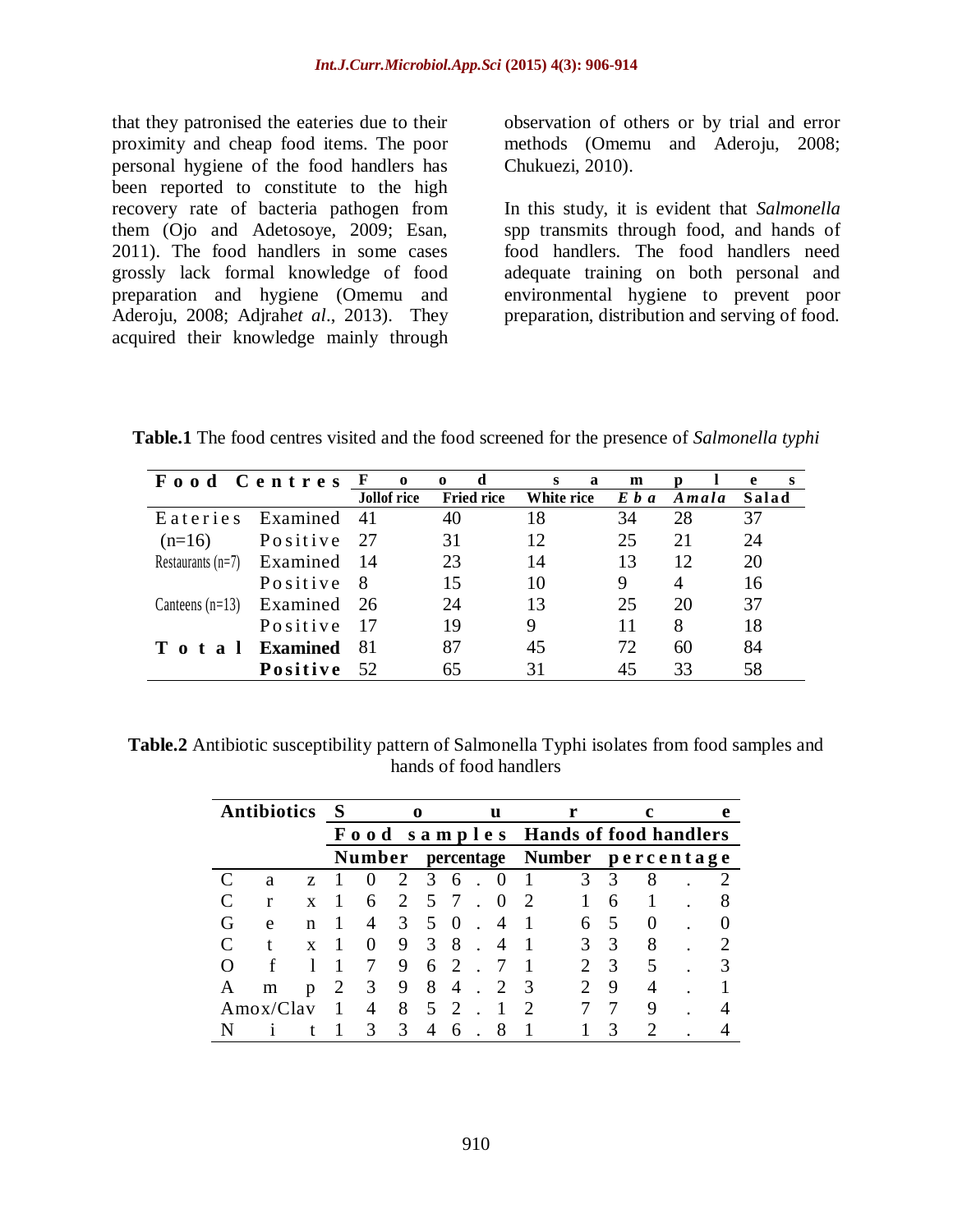|              |                | Sources Code Antibiotics resistant pattern      |
|--------------|----------------|-------------------------------------------------|
| Food Samples | $\overline{1}$ | B Caz, Crx, Gen, Ctx, Amp, Amx/clav, Nit        |
|              | B              | Caz, Crx, Gen, Ctx, Ofl, Amp, Amx/clav, Nit     |
|              |                | B Caz, Crx, Gen, Ctx, Ofl, Amp, Amx/clav, Nit   |
|              | 4              | B Caz, Crx, Gen, Ofl, Amp, Amx/clav, Nit        |
|              |                | B Caz, Crx, Gen, Ctx, Ofl, Amp, Amx/clav, Nit   |
|              | 6              | B Caz, Crx, Gen, Ctx, Ofl, Amp, Amx/clav, Nit   |
| Hand swabs   |                | 7 B Caz, Crx, Gen, Ctx, Ofl, Amp, Amx/clav, Nit |
|              | 8<br>B.        | Caz, Crx, Gen, Ctx, Ofl, Amx/clav, Nit          |
|              | 9<br>B         | Caz, Crx, Gen, Ctx, Ofl, Amp, Amx/clav, Nit     |
|              |                | 1 0 B Caz, Crx, Gen, Ctx, Ofl, Amp, Nit         |

**Table.3** Resistant phenotype of selected Salmonella Typhi screened for plasmid carriage

**Plate.1** The plasmid profiles of selected Salmonella Typhi isolated from food samples and hands of food handlers.M = HIND III digest of λ-DNA (DNA molecular weight marker). Lanes 1B - 4B = Salmonella Typhi from food samples, Lanes 5B to 10B = Salmonella Typhi from hand of food handlers

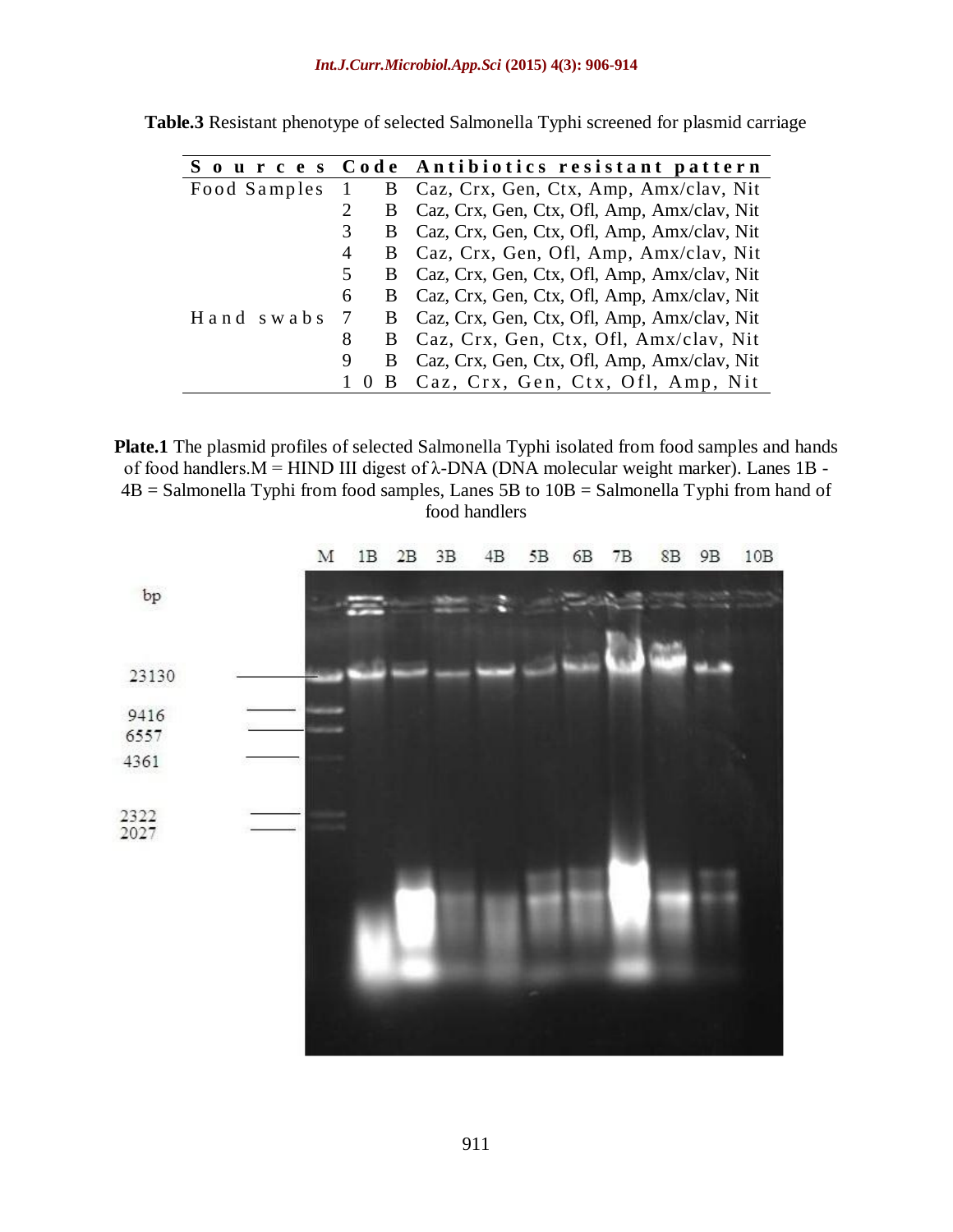## **References**

- Adjrah, Y, Soncy, K., Anani, K., Blewussi, K. Karou, D. S., Ameyapoh, Y. de Souza, C. and Gbeassor, M. (2013). Socio-economic profile of street food vendors and microbiological quality of ready-to-eat salads in Lomé. *International Food Research Journal.*  20(1): 65-70.
- Afolabi, O.R. and Oloyede, A. R. (2010). Irrigation water as possible source of food borne pathogens in raw vegetables. *Journal of Natural Science and Engineering and Technology*. 9(2):117- 122.
- Al-Khatib, I., Giacaman, R., Husseini, A., Ramlawi, A., Atiyya, I. and Salem, I. (2004). Microbiological quality of food samples from restaurants and sweet shops in developing countries: a case study from the Occupied Palestinian Territory. *International Journal of Environmental Health Research.*14: 443-52.
- Amoah, P., Drechsel, P., Abaidoo, R.C., Ntow, W.J. (2006). Pesticide and pathogencontamination of vegetables in Ghana's urban markets. *Archieves of Environmental Contamination and Toxicolology*.50: 1- 6.
- Angulo, F. J., Johnson, K. R., Tauxe, R. V. and Cohen, M. L. (2000). Origins and consequences of antimicrobial-resistant nontyphoidal Salmonella: implications for the use of fluoroquinolones in food animals. *Microbial and Drug Resistance*. 6: 77-83.
- Avsaroglu, M. D., Helmuth, R., Junker, E., Hertwig, S., Schroeter, A., Akcelik, M., Bozoglu, F. and Guerra, B. (2007). Plasmid-mediated quinolone resistance conferred by *qnrS1* in *Salmonella enterica* serovar Virchow isolated from Turkish food of avian origin. *Journal of*

*Antimicrobial Chemotherapy*. 60:1146– 1150.

- Bayu, Z., Asrade, B., Kebede, N., Sisay, Z. and Bayu, Y. (2013).Identification and characterization of *Salmonella* species in whole egg purchased from local markets in Addis Ababa, Ethiopia. *Journal of Veterinary Medicine and Animal Health*. 5(5): 133-137.
- Cavaco, L. M., Hendriksen, R. S. and Aarestrup, F. M. (2007). Plasmidmediated quinolone resistance determinant *qnrS1* detected in *Salmonella enterica* serovar Corvallis strains isolated in Denmark and Thailand. *Journal of AntimicrobialChemotherapy*. 60: 704– 706.
- Chukuezi, C. O. (2010). Food safety and hyienic practices of street food vendors in Owerri, Nigeria. *Studies in Sociology of Science.* 1(1): 50-57.
- Dugid, J. P. and North, A. E. (1991). Eggs and Salmonella food-poisoning: an evaluation. *Journal of Medical Microbiology*. 34: 65-27.
- Ellis, M. E, Moosa, A. and Hillier, V. (1990). A review of typhoid fever in South African black children. *Postgraduate Medical Journal.* 66: 1032-1036.
- Esan, C. O. (2011). Molecular studies of resistant *Staphylococcusaureus* in Ekiti and Ondo States, Nigeria. Ph.D Thesis. University of Ado-Ekiti, Nigeria.
- European Food Safety Authority (EFSA) (2006). – Trends and sources of zoonoses, zoonotic agents and antimicrobial resistance in the European Union in 2004. *EFSA Journal*, 310(10): 23-95.
- Fashae, K., Folasade, O., Frank, M., Aarestrup, R. and Hendriksen, S. (2010) Antimicrobial susceptibility and serovars of Salmonella from chickens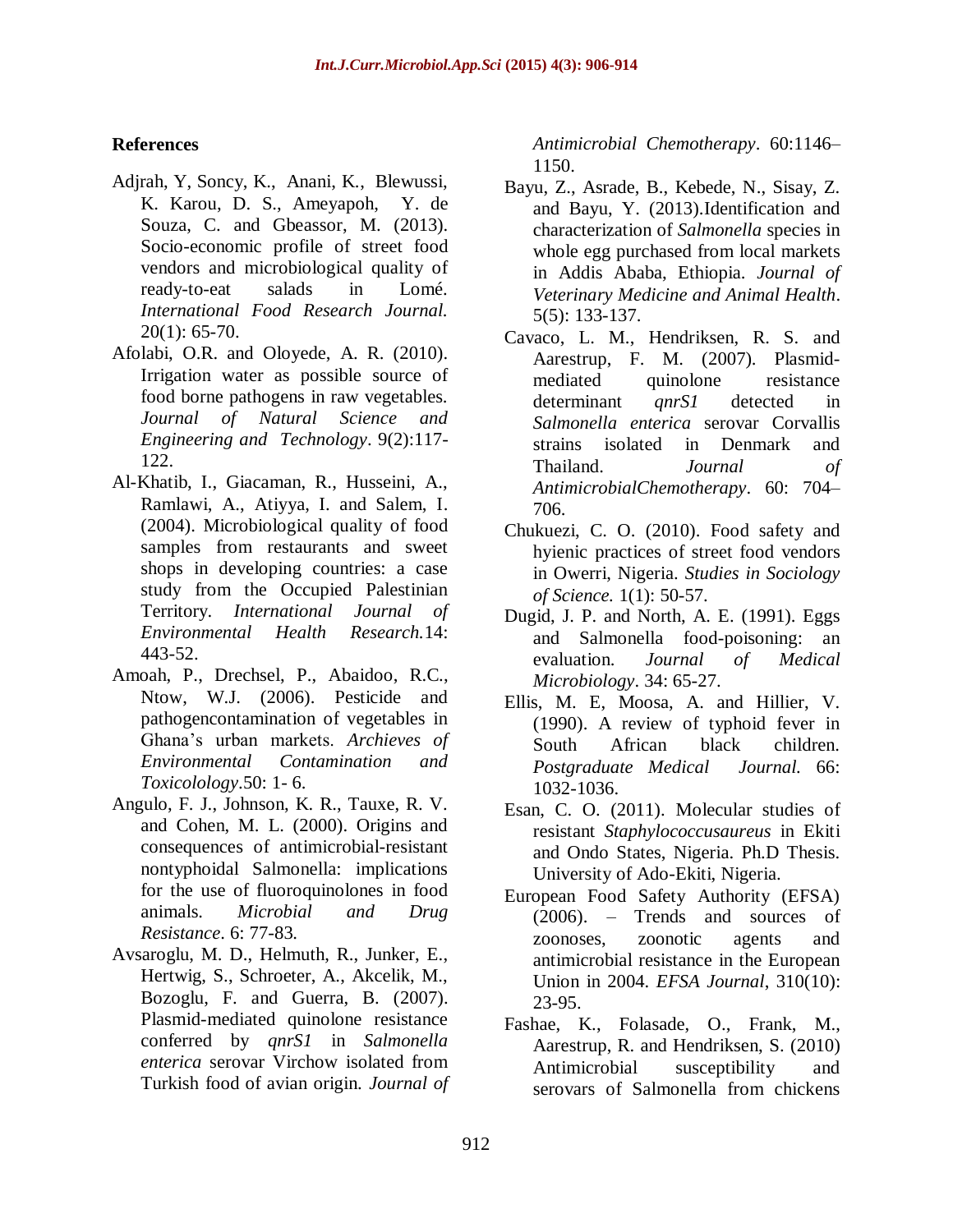and humans in Ibadan, Nigeria. *Journal of Infections in Developing Countries.* 4(8): 484-494.

- Fawole, M. O. and Oso, B.A. (2001). Laboratory Manual of Microbiology. Spectrum Books Limited, Ibadan.127 (2001)
- Forshell, L. P. and Wierup, M. (2006). Salmonella contamination: a significant challenge to the global marketing of animal food products. Rev. Sci. Tech. Off. Int. Epiz., 25(2): 541-554
- Gajraj, R., Pooransingh, S., Hawker, J. and Olowokure, B. (2012). Multiple outbreaks of *Salmonella braenderup*  associated with consumption of iceberg lettuce. *International Journal of Environmental HealthResearch.* 22 (2):  $150 - 155$ .
- Gorman, R., Bloomfield, S. and Adley, C. C. (2002). A study of crosscontamination of food-borne pathogens in the domestic kitchen in the Republic of Ireland. *International journal of Food Microbiology.* 76: 143-50.
- Helms, M., Vastrup, P., Gerner-Smidt. and Molbak, L. (2003). Short and long term mortality associated with foodborne bacterial gastrointestinal infections: registry based study. *British Medical Journal.* 326-357.
- Holt, J. G., Kreyg, H. R. A., Standly, J. T. and Williams, S. T. (1994). Bergey's Manual of Determinative Bacteriology. 9th Edn. The Williams and Wilken Company, Baltimore, MD, USA.
- Karshima N. S., Pam V. A., Bata S. I., Dung P. A. and Paman N. D. (2013). Isolation of *Salmonella* species from milk and locally processed milk products traded for human consumption and associated risk factors in Kanam, Plateau State, Nigeria. *Journal of Animal Production Advances*. 3(3): 69-74.
- Kehrenberg, C., Friederichs, S., de Jong, A., Michael, G. B. and Schwarz, S. (2006).

Identification of the plasmid-borne quinolone resistance gene *qnrS* in *Salmonellaenterica* serovar Infantis. *Journal of Antimicrobial Chemotherapy*. 58:18-22.

- Kehrenberg, C., Hopkins, K. L, Threlfall E. J, and Schwarz, S. (2007). Complete nucleotide sequence of a small *qnrS1* carrying plasmid from *Salmonella enterica* subsp. *enterica* Typhimurium DT193. *Journal of Antimicrobial Chemotherapy*. 60: 903-905.
- Martinez-Martinez, L., Pascual, A. and Jacoby, G. A. (1998). Quinolone resistance from a transferable plasmid. *Lancet*. 351: 797-799.
- Nkere, C. K., Ibe, N. I. and Iroegbu, C. U. (2011). Bacteriological quality of foods and water soldby vendors and in restaurants in Nsukka, Enugu State, Nigeria: A comparative study of three microbiological methods. *Journal of Health, Population and Nutrition.* 29(6): 560-566.
- Nma, O. N. and Oruese, O. M. (2013). Prevalence of *Salmonella* species and *Escherichia coli* in fresh Cabbage and Lettuce sold in Port Harcourt Metropolis, Nigeria. *Report and Opinion*. 5(3): 1-8.
- Nordmann, P. and Poirel, L. (2005). Emergence of plasmid-mediated resistance to quinolones in *Enterobacteriaceae*. *Journal of Antimicrobial Chemotherapy*. 56: 463– 469.
- Odu, N. N. and Akano, U. M. (2012). The microbiological assessment of ready-toeat-food (shawarma) in Port Harcourt City, Nigeria. Nature and Science. 10(8):1-8
- Ojo OE and AI Adetosoye, 2009. *Salmonella* Typhimurium infection in diarrhoeic and non-diarrhoiec dogs in Ibadan, Nigeria. *Veterinary Arhives*. 79: 371-377.